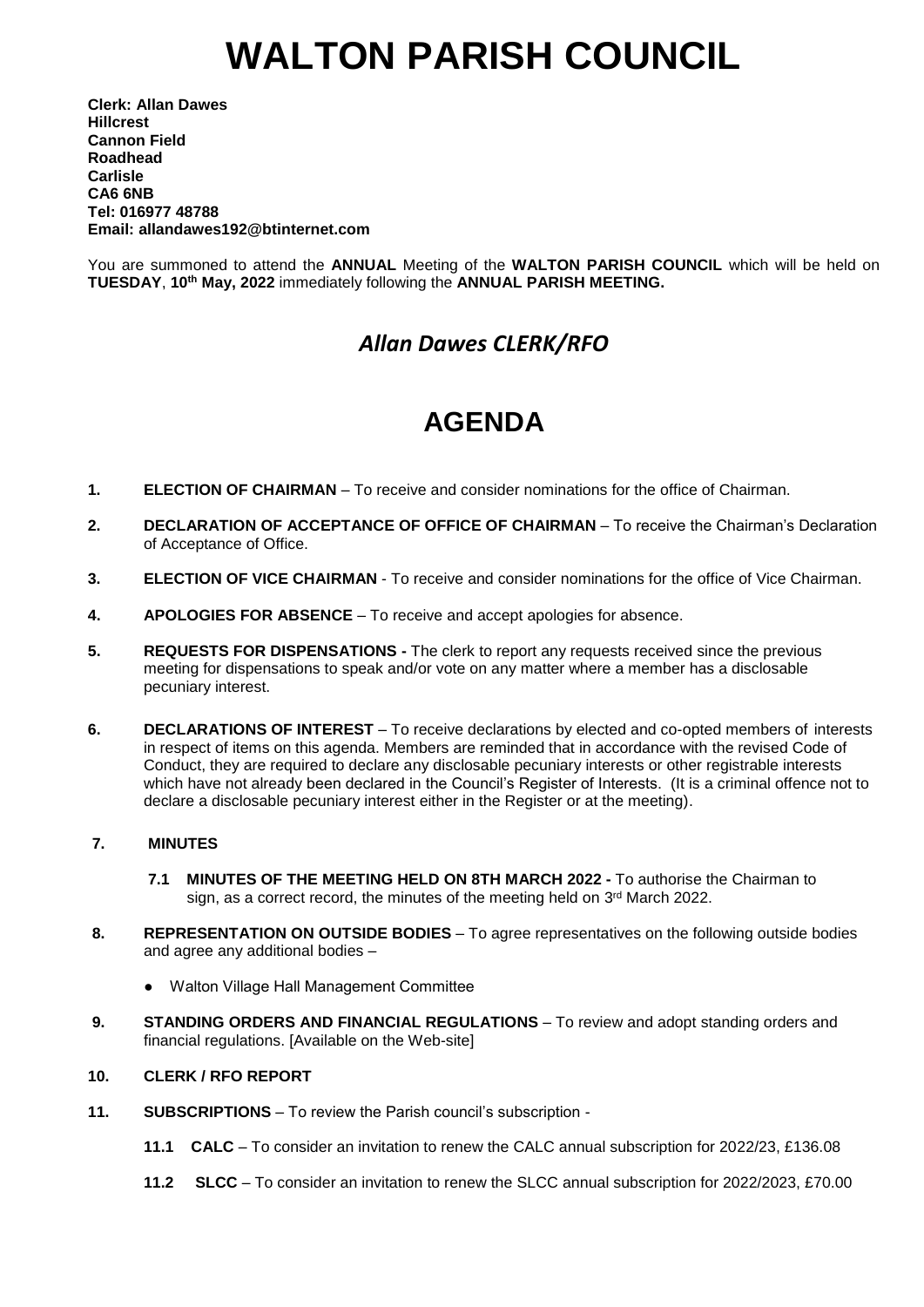- **12. POLICY REVIEW –** To review and/or adopt the following core policies available on the Web-site
	- **12.1 COMPLAINTS PROCEDURE**
	- **12.2 PUBLICATION SCHEME/FREEDOM OF INFORMATION POLICY**
	- **12.3 MEDIA AND PRESS POLICY**
	- **12.4 HEALTH AND SAFETY POLICY**
	- **12.5 EQUALITY AND DIVERSITY POLICY**
	- **12.6 EQUAL OPPORTUNITIES POLICY**
	- **12.7 DOCUMENT RETENTION POLICY**
	- **12.8 FRAUD/CORRUPTION DETECTION & PREVENTION POLICY**
	- **12.9 FILMING POLICY**
- **13. MEETING CALENDAR –** To consider and agree dates of future meetings.

12th July 2022 13th September 2022 28th November 2022 10th January 2023 14th March 2023 9th May 2023 – New Council

**14. PUBLIC PARTICIPATION -** To receive comments and representations from members of the public in relation to any item on the Agenda. (*Members of the public are permitted to speak on any Agenda item for up to 15 minutes. Members of the public are not permitted to speak at any other time during the meeting unless invited to do so by the Chairman*).

**14.1 REPORTS –** To receive reports, if applicable, from City and County Councillors.

- **15. REPRESENTATIVES' REPORTS** To receive reports by representatives on Outside Bodies.
- **16. TOWN AND COUNTRY PLANNING APPLICATIONS –** To be considered
- **17. FINANCIAL MATTERS**

#### **17.1 INTERNAL AUDITOR – To agree to the re-appointment of the internal auditor Georgina Airey.**

**17.2 EXPENDITURE TO APPROVE**

| Amount  | <b>Payee</b> | <b>Cheque</b><br><b>Number</b> | <b>Details</b>                 |
|---------|--------------|--------------------------------|--------------------------------|
| £226.93 | A Dawes      |                                | Clerk/RFO Mileage and Expenses |
| £50.00  | J Airey      |                                | Internal Audit Fee             |
| £136.08 | CALC         |                                | 2022/2023 Subscription         |
| £70.00  | <b>SLCC</b>  |                                | 2022/2023 Subscription         |

**17.3 S137 SPENDING** – To note that there was no spending in the financial year to 31<sup>st</sup> March 2022 under s137.

#### **17.4 EXTERNAL AUDITOR ANNUAL GOVERNANCE AND ACCOUNTABILITY RETURN (AGAR) 2021/2022 AND EXEMPTION CERTIFICATE**

- **17.4.1** To consider/approve the Annual Governance Statement for year ending 31st March 2022.
	- **17.4.2** To consider/approve the Statement of Accounts for year ending 31st March 2022